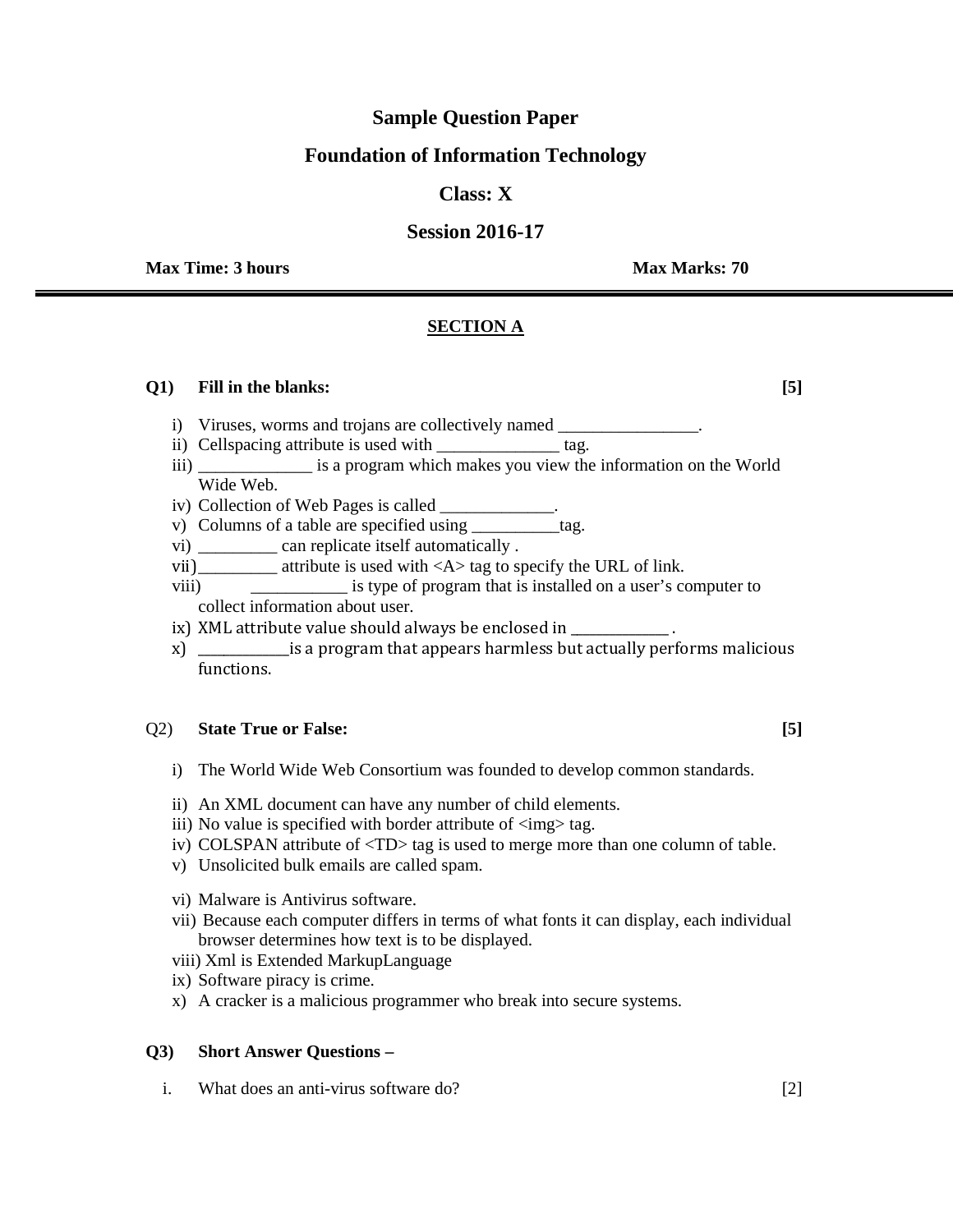| ii.  | What is full form of HTTP and what is its use?                       |     |  |  |
|------|----------------------------------------------------------------------|-----|--|--|
| iii. | Write the HTML code to display links of a web page in yellow colour. |     |  |  |
|      | iv. Write the full forms of:                                         | [2] |  |  |
|      | i) URL ii) $\langle L \rangle$ iii) $\langle TD \rangle$ iv) HTML    |     |  |  |

- v. As life gets busier, it becomes difficult for everyone to keep a track with school  $\&$ college friends, old colleagues, old neighbours and favourite teachers. It is important to keep in touch with all your near and dear ones. At times, people sitting miles away doing similar kind of activity or solving similar kind of problems can help you to achieve goals faster by sharing their experiences. Similarly people belonging to different socio-economic background can change your perspective and can enhance your understanding of various cultures. [2]
	- a. Suggest two real time tools that are suitable for the above-mentioned activities.
	- b. What is the generic name used for such tools?
- vi. Laleema Chakradhar wants a broadband connection for accessing her mails and staying informed about the latest happenings in the field of Biotechnology. Can you suggest two Internet Service Providers of India to be approached for the same? [2]

#### **Q4) Short Answer Questions –**

i. Draw the XML tree for the code given below: [5]

<employees>

<employee>

<name>

<first>Harry</first>

<last>Potter</last>

</name>

#### </employee>

<employee>

<name>

<first>Linda</first>

<last>Ray</last>

</name>

</employee>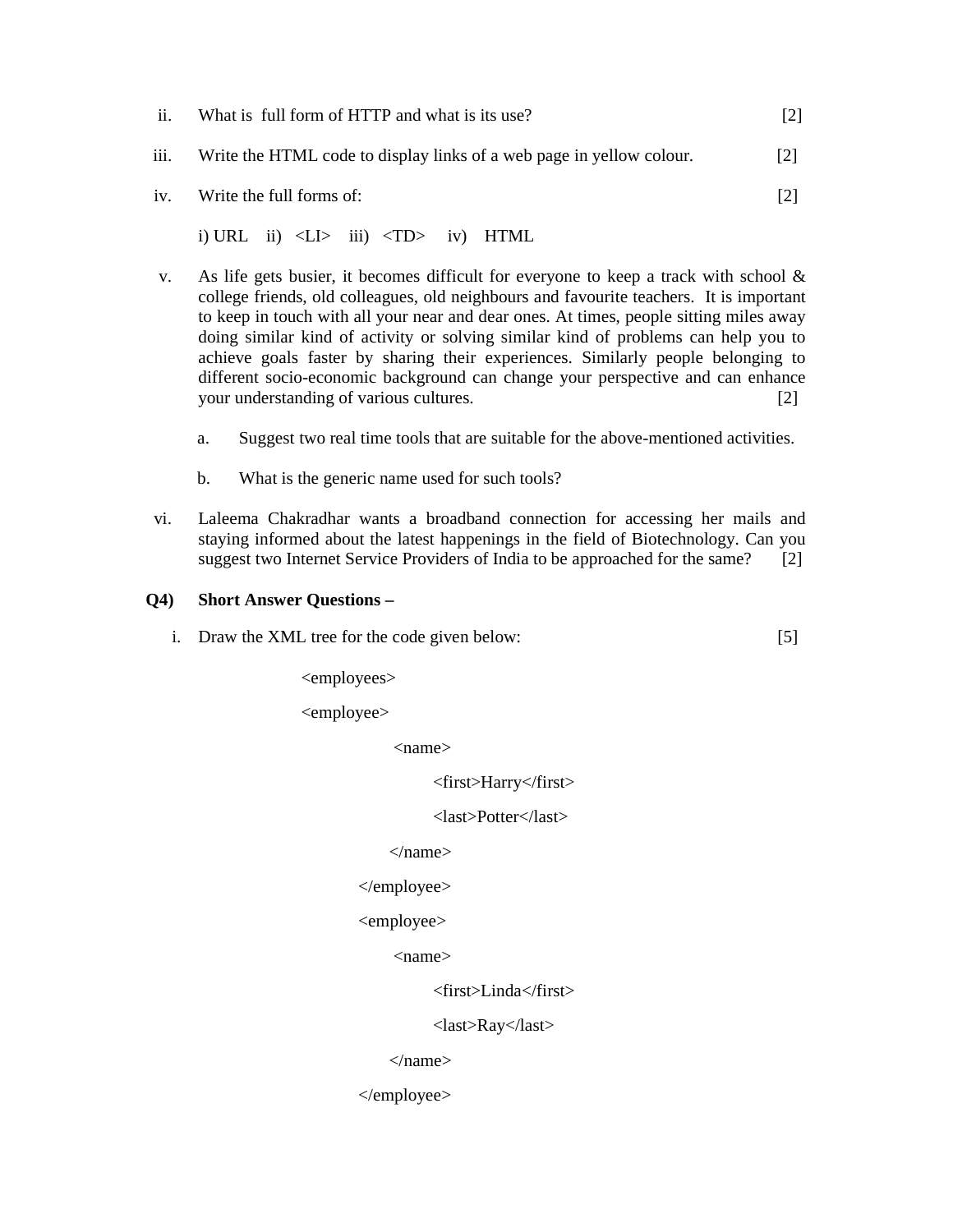#### </employees>

| Time Table   |                 |     |                                     |     |         |  |  |  |
|--------------|-----------------|-----|-------------------------------------|-----|---------|--|--|--|
|              | Mon             | Tue | Wed                                 | Thu | Fri     |  |  |  |
|              | Science   Maths |     | Science   Maths   Arts              |     |         |  |  |  |
| <b>Hours</b> | Social          |     | History   English   Social   Sports |     |         |  |  |  |
|              | Lunch           |     |                                     |     |         |  |  |  |
|              | Science   Maths |     | Science   Maths                     |     |         |  |  |  |
|              | Social          |     | History   English   Social          |     | Project |  |  |  |

ii. Observe the following table and write the HTML code to generate it : [5]

- iii. What is the meaning of backup and why the data backup is essential? Also name 4 devices to take data backup. [5]
- iv. Write any two attributes for each tag: [3]
- 

- a)  $\langle \text{img} \rangle$
- b) <Table>
- c)  $\langle A \rangle$
- v. Sharvan Joshi is a student of Political Science and is a keen researcher of Political issues related to various countries and states. He wants to share his research and his own opinion on these issues on day -to-day basis with everyone on the World Wide Web. He is also interested in collecting views of others to enhance his research and knowledge related to his area of interest. He belongs to a middle class family and can't afford his own website. Also being a non-technical person he can't create a dynamic website to deal with day-to-day inputs. [2]
- a) Suggest an easy way for Shravan to achieve the same.
- b) Also name any two popular websites providing free services that can help Shravan in this regard.

# **Q5) Long Answer Questions –**

Observe the following web page and write HTML code to generate it. [10]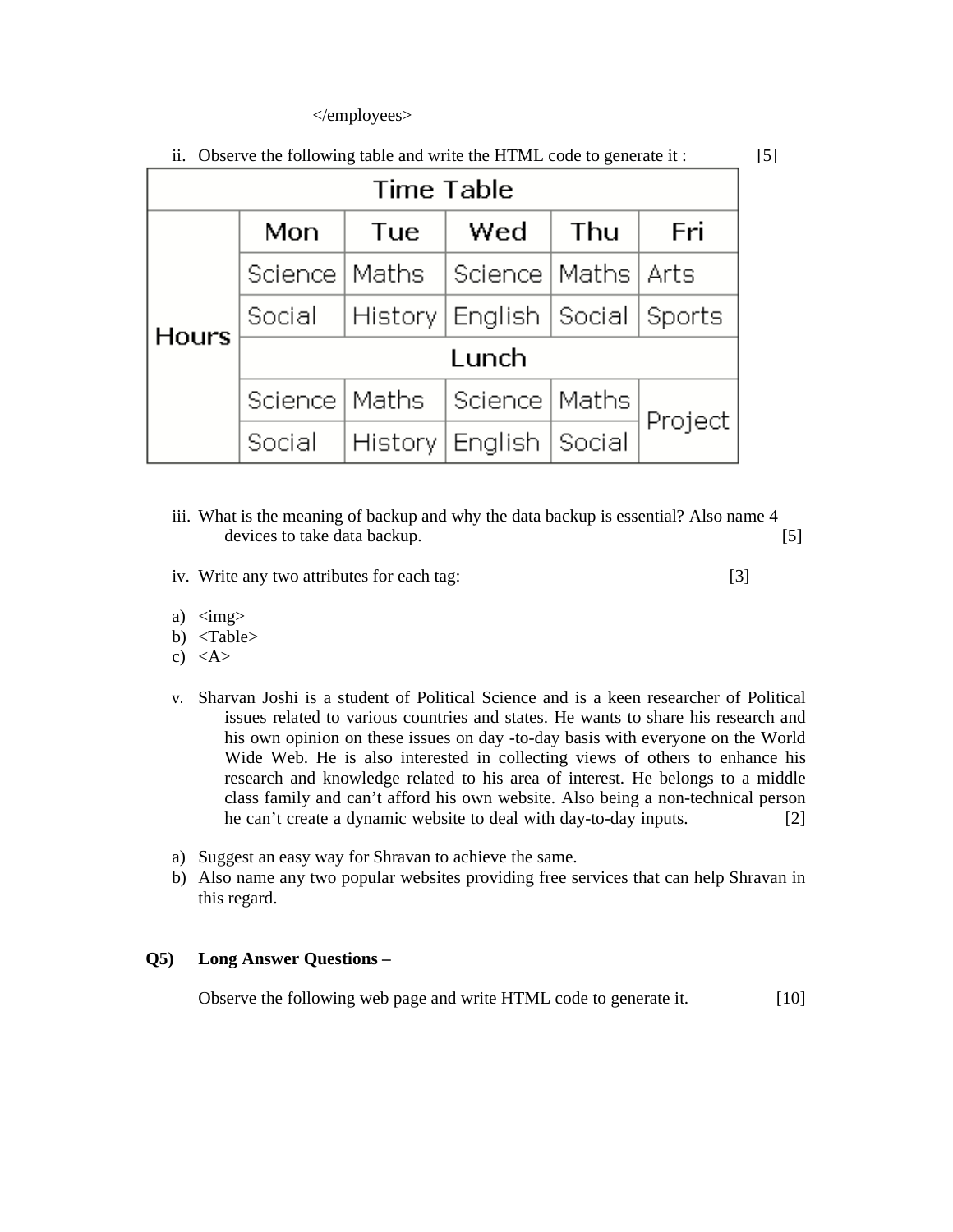# **INDIAN ELEPHANT** The Indian elephant (Elephas maximus indicus) is one of three recognised subspecies of the Asian elephant and native to mainland Asia. Since 1986, Elephas maximus has been listed as Endangered by IUCN as the population has declined by at least 50% over the last three generations, estimated to be 60-75 years. Asian elephants are threatened by habitat loss, degradation and fragmentation". See Also: • Sri Lankan Elephant • sumatran Elephant • Borneo Elephant · African elephant **Threats To Elephants Illegal Hunting** Industrialisation **Habitat Loss Fragmentation Disease** For further enquiries and reservations Contact Us

# **Note the following points while generating the Webpage:**

- Link colour is black, background colour is yellow and visited link colour is green
- Title of the page is "wild life in India"
- Heading of the page is maroon
- Image used is "elephant.png"
- Caption of table is blue
- Table border is blue and of size 2
- The 4 links are one.html, two.html, three.html and four.html
- The email id for contact us is abc@xyz.com

# **SECTION B**

#### **Q6) Multiple Choice Questions (Choose most appropriate option): [18]**

- i. What does URL stand for?
	- a) United Route Line
	- b) Uniform Resource Locator
	- c) Unknown Redirection Link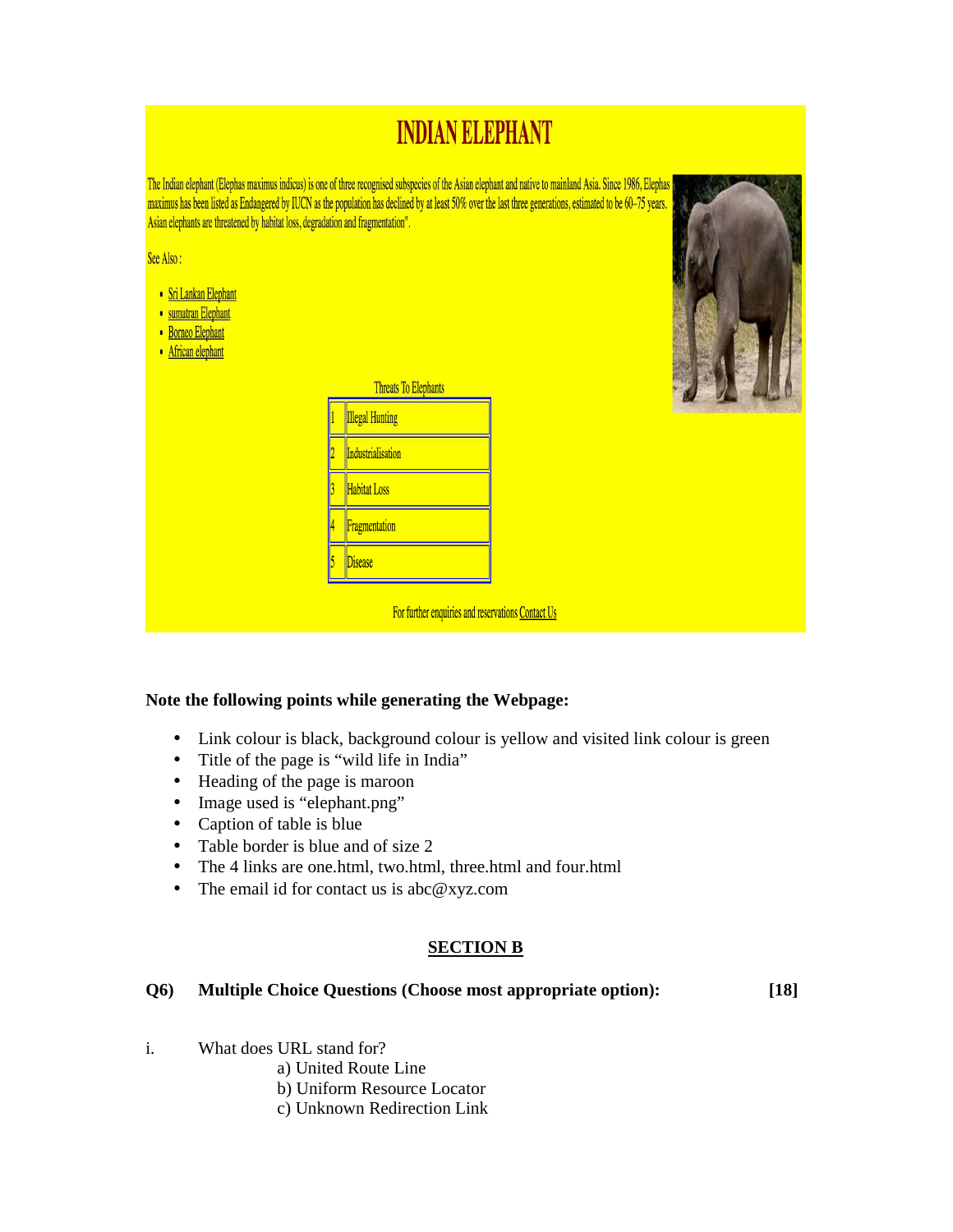## d) Upload Redirection Link

- ii. XML uses
	- a) Only 6 tags
	- b) Predefined tags
	- c) Custom tags
	- d) HTML tags
- iii. Copy of data created for safe storage is
	- a) Saved copy
	- b) Backup
	- c) Dcopy
	- d) Stored copy
- iv. XML uses the features of
	- a) SGML
	- b) HTML
	- c) XHTML
	- d) DHTML
- v. Which of the following is not the source of virus?
	- a) Email attachments
	- b) Pen drives
	- c) Typing through key board
	- d) Downloading files
- vi. Which of them is correct XML tag
	- a) <first name>
	- b)  $<6class>$
	- c)  $\langle$ name $\rangle$
	- d) All of the above
- vii. A good way to safeguard access to your computer is to \_\_\_\_\_\_\_\_\_ protect it.
	- a) A deadbolt
	- b) Copyright
	- c) Safemode
	- d) Password
- viii. Which one of these is correct processing instruction (PI) of a XML document?
	- a)  $\langle$ ?xml version = "1.0"?>
	- b)  $\langle$ ?xml version = "1.0">
	- c)  $\langle x$ ml version = "1.0">
	- d)  $\langle \text{cm} \rangle$  version = "1.0"?>
- ix. Which statement is true?
	- a) All XML elements must have a closing tag.
	- b) All XML elements must be in lower case.
	- c) All XML document must have a DTD.
	- d) All of the above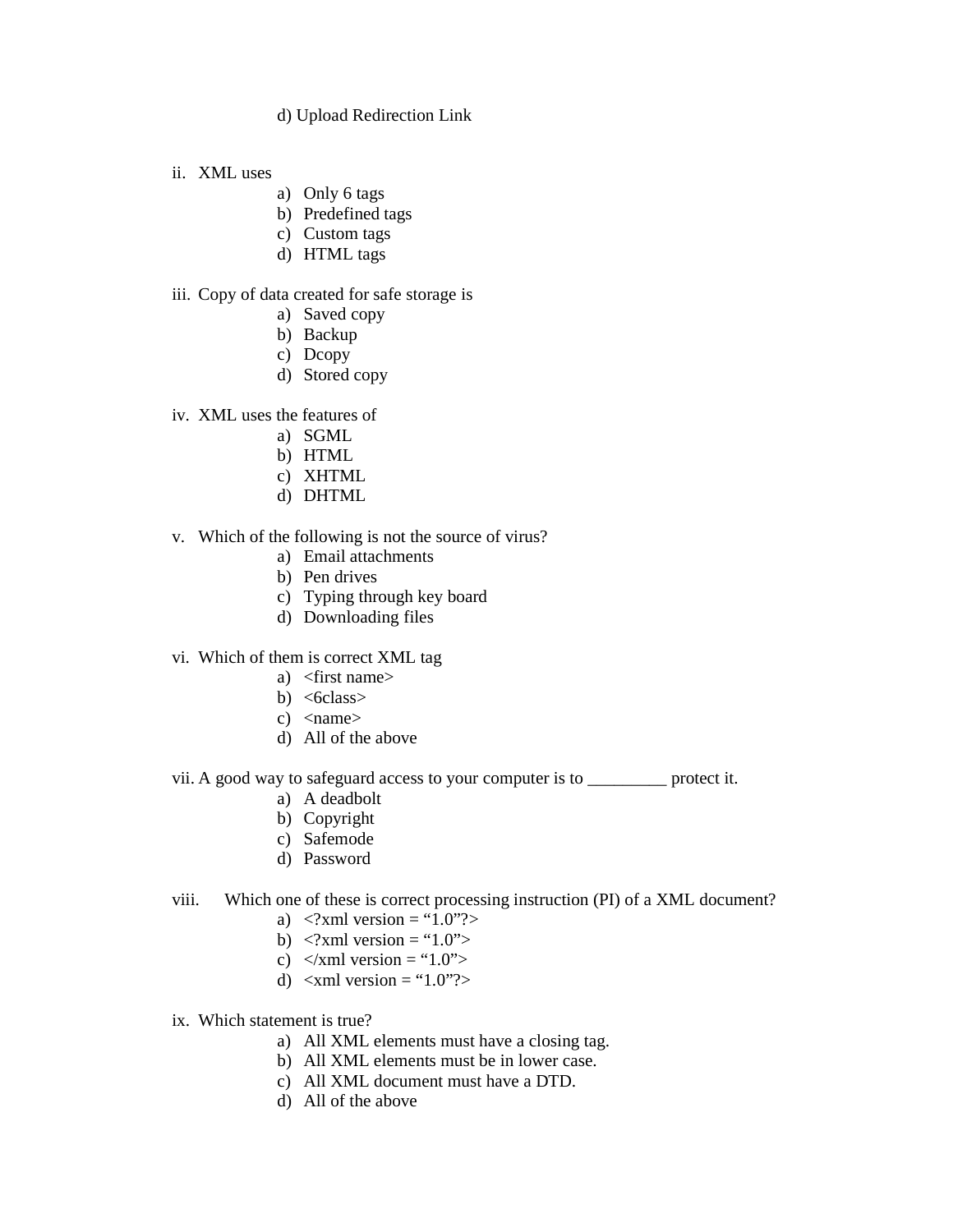- x. Out of the following, which one will be altered or modified by a computer virus?
	- a) Operating System
	- b) Speed of Network Connectivity
	- c) Application Software
	- d) All of the above
- xi. Google (www.google.com) is a
	- a) Search Engine
	- b) Number in Math
	- c) Chat service on the web
	- d) Directory of images
- xii. Border, cellspacing, cellpadding, align are the attributes of
	- a)  $<$ body $>$
	- b)  $\langle \text{img} \rangle$
	- c) <table>
	- d) None of these
- xiii. Mozilla Firebox is a
	- a) Web Browser
	- b) News Website
	- c) Graphing Package
	- d) Word Processor
- xiv. Which of these are all table tags?
	- a)  $\langle \text{thead}\rangle$ ,  $\langle \text{body}\rangle$ ,  $\langle \text{tr}\rangle$
	- b)  $$
	- c) <table>, <head>, <title>
	- d)  $$
- xv. Valid XML document means
	- a) The document has one root element
	- b) The document contains one or more root element
	- c) The document has a DTD and complies to it
	- d) Each element must be in capital letter
- xvi. When creating a Web document, what format is used to express an image's height and width?
	- a) Centimeters
	- b) Pixels
	- c) Dots per inch
	- d) Inches
- xvii. What can you do with the Internet?
	- a) Exchange information with friends and colleagues
	- b) Access pictures, sounds, video clips and other media elements
	- c) Find diverse perspective on issues from a global audience